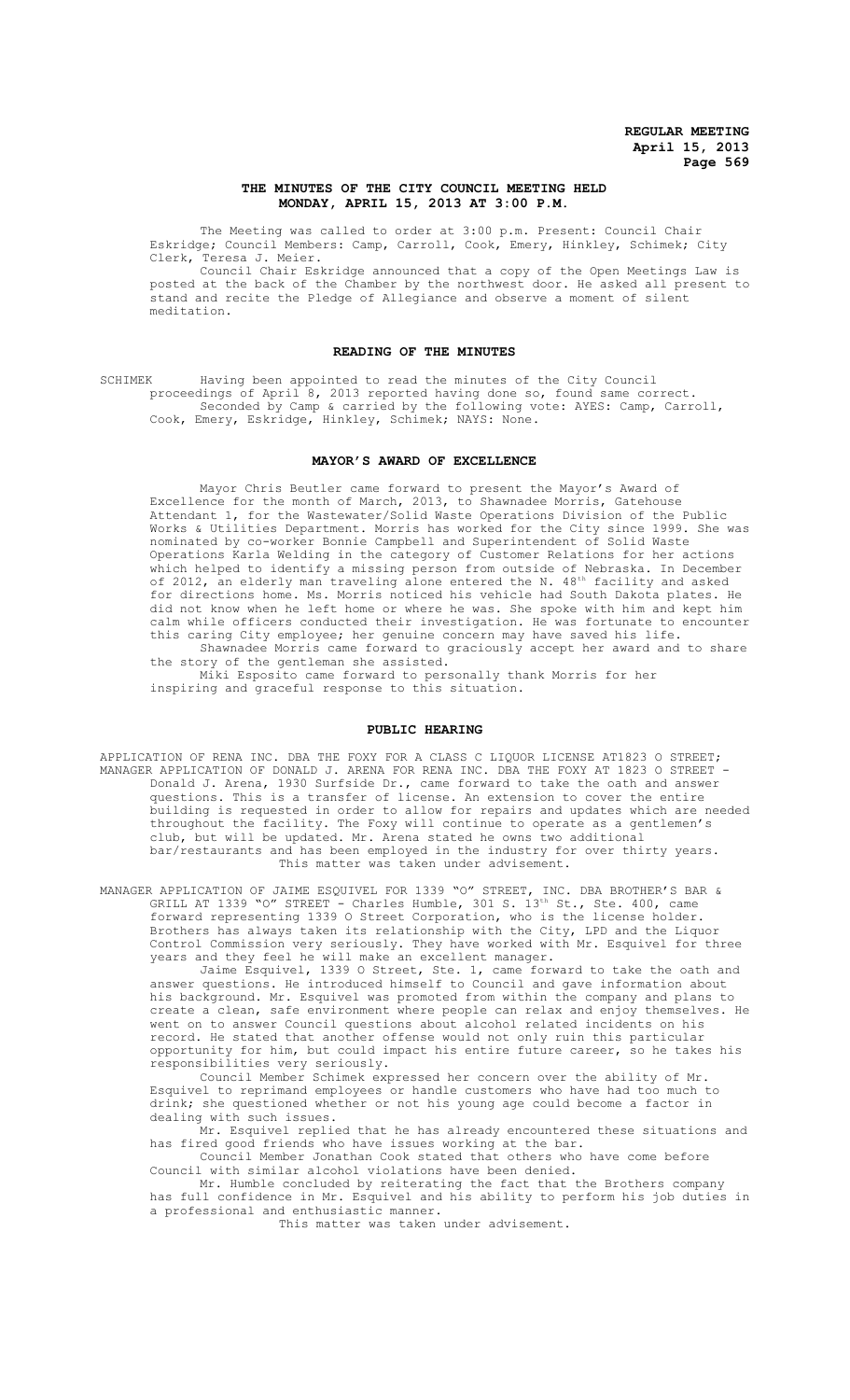- AMENDING THE PAY SCHEDULE FOR A CERTAIN EMPLOYEE GROUP WHOSE CLASSIFICATIONS ARE ASSIGNED TO THE PAY RANGE WHICH IS PREFIXED BY THE LETTER "A" BY CHANGING THE PAY RANGE OF THE CLASSIFICATION OF "SYSTEMS SOFTWARE INTEGRATOR" - Doug McDaniel, Director of Personnel, came forward to describe the reasons for this change. In answer to Council questions, he stated that there are 2 incumbents in this position. In 2008, a pay range adjustment was made to the next lower position, which upset the hierarchy and inadvertently made it equal to the position with greater responsibilities; this action will restore that hierarchy. This matter was taken under advisement.
- ACCEPTING THE REPORT OF NEW AND PENDING CLAIMS AGAINST THE CITY AND APPROVING DISPOSITION OF CLAIMS SET FORTH FOR THE PERIOD OF MARCH 16 - 31, 2013 - Rod Confer, City Attorney, came forward to request the claim of Nguyen be removed from the list of claims recommended for denial until Mr. Nguyen has the opportunity to appear before Council with an interpreter to describe his situation.

La Ba Nicolas Nguyen came forward to appear before Council. Mr. Confer explained that there have been difficulties communicating with Mr. Nguyen. He is confused about the responsibility of the City with regard to a judiciary issue. The City denied that part of his claim; another part has already been paid to Mr. Nguyen. He will be provided with an interpreter before the next meeting.

Robert L. Hans, 7700 Old Post Rd., came forward to explain his claim, which was recommended for denial. The vehicle of his wife was damaged by a pothole. It is their belief that the investigation into their claim was not handled well. Furthermore, they believe that there was negligence on the part of the City because the location of the pothole was so near a City facility; someone within the City must have known about it in advance of the incident. Rod Confer returned to explain the reasons this claim was denied. First knowledge of the pothole occurred on March 12th and it was repaired the next day, so the Law Department determined there was no negligence. This matter was taken under advisement.

- APPROVING SUPPLEMENTAL AGREEMENT NO. 1 BETWEEN THE CITY OF LINCOLN AND E&A CONSULTING GROUP FOR ADDITIONAL DESIGN PHASE SERVICES FOR THE SOUTH 56TH STREET, SHADOW PINES DRIVE TO OLD CHENEY ROAD PROJECT, PROJECT NO. LCLC-5241(5), CONTROL NO. 13141 - Kris Humphrey, Public Works & Utilities Department, came forward to describe this agreement which will add additional services in the amount of \$10,060.12 that were originally outside the scope of the project. The majority of this fee is for the noise wall to be constructed on the northeast corner of Shadow Pines Drive. In answer to Council questions, Ms. Humphrey replied that the construction schedule depends on the completion of the final review by State and Federal agencies, which is a critical part of the process and cannot be hurried. One possible foreseeable schedule would be that the bulk of construction on the road and water main could be done during 2015, with the work surrounding Beal Slough occurring over the winter of 2015/2016. This matter was taken under advisement.
- APPROVING THE CONTRACT FOR CONSTRUCTION DESIGN SERVICES BETWEEN THE CITY OF LINCOLN AND OLSSON ASSOCIATES FOR ENGINEERING AND RELATED PROFESSIONAL SERVICES FOR THE CONSTRUCTION DESIGN OF STORM DRAIN IMPROVEMENTS NEAR 56TH AND COLFAX STREETS Ed Kouma, Public Works & Utilities Department, came forward to state that this contract is for a project identified to be funded by part of the 2012 Stormwater Bond for an amount not to exceed \$75,082.00. Olsson Associates was selected by a formal selection committee of 5 people, as were the other firms working on the other Stormwater Bond projects. It is before the Council for approval because the engineer at Olsson Associates is related to the Lincoln City Engineer. This matter was taken under advisement.

# **COUNCIL ACTION**

### **REPORTS OF CITY OFFICERS**

CLERK'S LETTER AND MAYOR'S APPROVAL OF RESOLUTIONS AND ORDINANCES PASSED BY THE CITY COUNCIL ON APRIL 1, 2013 - CLERK presented said report which was placed on file in the Office of the City Clerk. **(27-1)**

RESETTING THE HEARING DATE OF MONDAY, MAY 6, 2013 AT 3:00 P.M. ON THE NORTH 27TH STREET MAINTENANCE IMPROVEMENT DISTRICT, THE UNIVERSITY PLACE MAINTENANCE IMPROVEMENT DISTRICT, THE SOUTH STREET MAINTENANCE IMPROVEMENT DISTRICT AND THE HAVELOCK STREET MAINTENANCE IMPROVEMENT DISTRICT - Approved.

## **PETITIONS & COMMUNICATIONS - NONE**

#### **MISCELLANEOUS REFERRALS - NONE**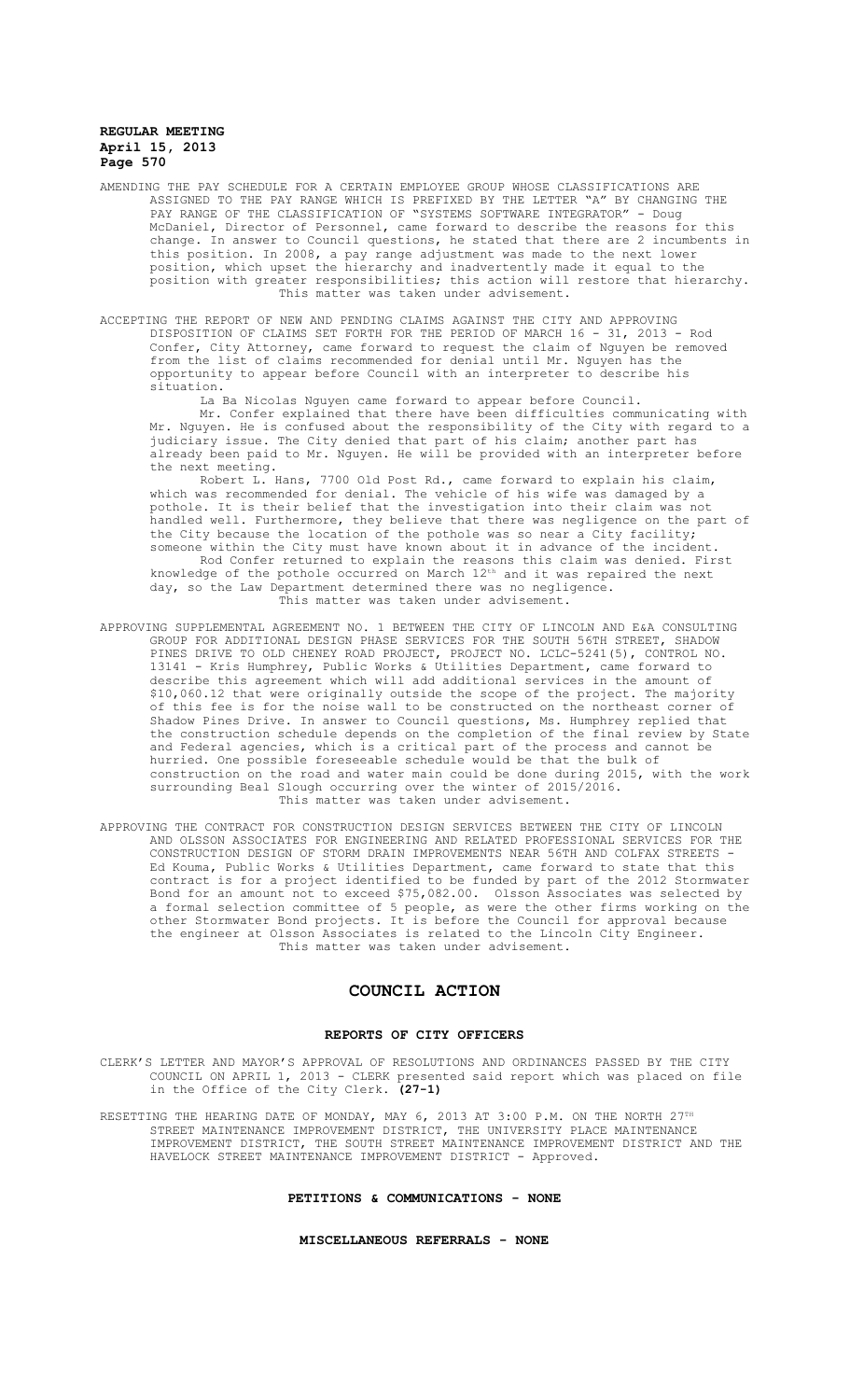### **LIQUOR RESOLUTIONS**

APPLICATION OF RENA INC. DBA THE FOXY FOR A CLASS C LIQUOR LICENSE AT1823 O STREET - CLERK read the following resolution, introduced by Jon Camp, who moved its adoption for approval:<br>A-87291 BE IT RESOLVED b

BE IT RESOLVED by the City Council of the City of Lincoln, Nebraska: That after hearing duly had as required by law, consideration of the facts of this application, the Nebraska Liquor Control Act, and the pertinent City ordinances, the City Council recommends that the application of Rena Inc. dba The Foxy for a Class "C" liquor license at 1823 O Street, Lincoln, Nebraska, for the license period ending October 31, 2013, be approved with the condition that:

1. All employees must possess a valid Responsible Beverage Server/Seller Permit as required by Section 5.04.124 of the Lincoln Municipal Code.

The premises must comply in every respect with all city and state regulations.

The City Clerk is directed to transmit a copy of this resolution to the Nebraska Liquor Control Commission.

Introduced by Jon Camp Seconded by Schimek and carried by the following vote: AYES: Camp, Carroll, Cook, Emery, Eskridge, Hinkley, Schimek; NAYS: None.

MANAGER APPLICATION OF DONALD J. ARENA FOR RENA INC. DBA THE FOXY AT 1823 O STREET - CLERK read the following resolution, introduced by Jon Camp, who moved its

adoption for approval:<br>A-87292 WHEREAS, Rena In A-87292 WHEREAS, Rena Inc. dba The Foxy located at 1823 O Street, Lincoln, Nebraska has been approved for a Retail Class "C" liquor license, and now requests that Donald J. Arena be named manager;

WHEREAS, Donald J. Arena appears to be a fit and proper person to manage said business.

NOW, THEREFORE, BE IT RESOLVED by the City Council of the City of Lincoln, Nebraska:

That after hearing duly had as required by law, consideration of the facts of this application, the Nebraska Liquor Control Act, and the pertinent City ordinances, the City Council recommends that Donald J. Arena be approved as manager of this business for said licensee. The City Clerk is directed to transmit a copy of this resolution to the Nebraska Liquor Control Commission. Introduced by Jon Camp

Seconded by Schimek and carried by the following vote: AYES: Camp, Carroll, Cook, Emery, Eskridge, Hinkley, Schimek; NAYS: None.

MANAGER APPLICATION OF JAIME ESQUIVEL FOR 1339 "O" STREET, INC. DBA BROTHER'S BAR & GRILL AT 1339 "O" STREET - CLERK read the following resolution, introduced by Jon Camp, who moved its adoption for approval:

A-87293 WHEREAS, 1339 "O" Street, Inc. dba Brother's Bar & Grill located at 1339 A-87293 WHEREAS, 1339 "O" Street, Inc. dba Brotner's par & Gill Ilass "C" liquor<br>"O" Street, Lincoln, Nebraska has been approved for a Retail Class "C" liquor license, and now requests that Jaime A. Esquivel be named manager;

WHEREAS, Jaime A. Esquivel appears to be a fit and proper person to manage said business.

NOW, THEREFORE, BE IT RESOLVED by the City Council of the City of Lincoln, Nebraska:

That after hearing duly had as required by law, consideration of the facts of this application, the Nebraska Liquor Control Act, and the pertinent City ordinances, the City Council recommends that Jaime A. Esquivel be approved as manager of this business with the condition that:

1. There be no business or personal alcohol related offenses by the applicant within the first year after approval.

2. The premises must comply in every respect with all city and state regulations.

The City Clerk is directed to transmit a copy of this resolution to the Nebraska Liquor Control Commission. Introduced by Jon Camp

Seconded by Schimek and carried by the following vote: AYES: Camp, Carroll, Emery, Eskridge, Hinkley, Schimek; NAYS: Cook.

## **ORDINANCES - 2ND READING & RELATED RESOLUTIONS (as required)**

AMENDING THE PAY SCHEDULE FOR A CERTAIN EMPLOYEE GROUP WHOSE CLASSIFICATIONS ARE ASSIGNED TO THE PAY RANGE WHICH IS PREFIXED BY THE LETTER "A" BY CHANGING THE PAY RANGE OF THE CLASSIFICATION OF "SYSTEMS SOFTWARE INTEGRATOR" - CLERK read an ordinance, introduced by DiAnna Schimek, amending Section 1 of Ordinance No. 19601 passed August 15, 2011, relating to the pay schedules of employees whose classifications are assigned to the pay range which is prefixed by the letter "A", by amending the pay range of the job classification Systems Software Integrator from (A15) to (A17), the second time.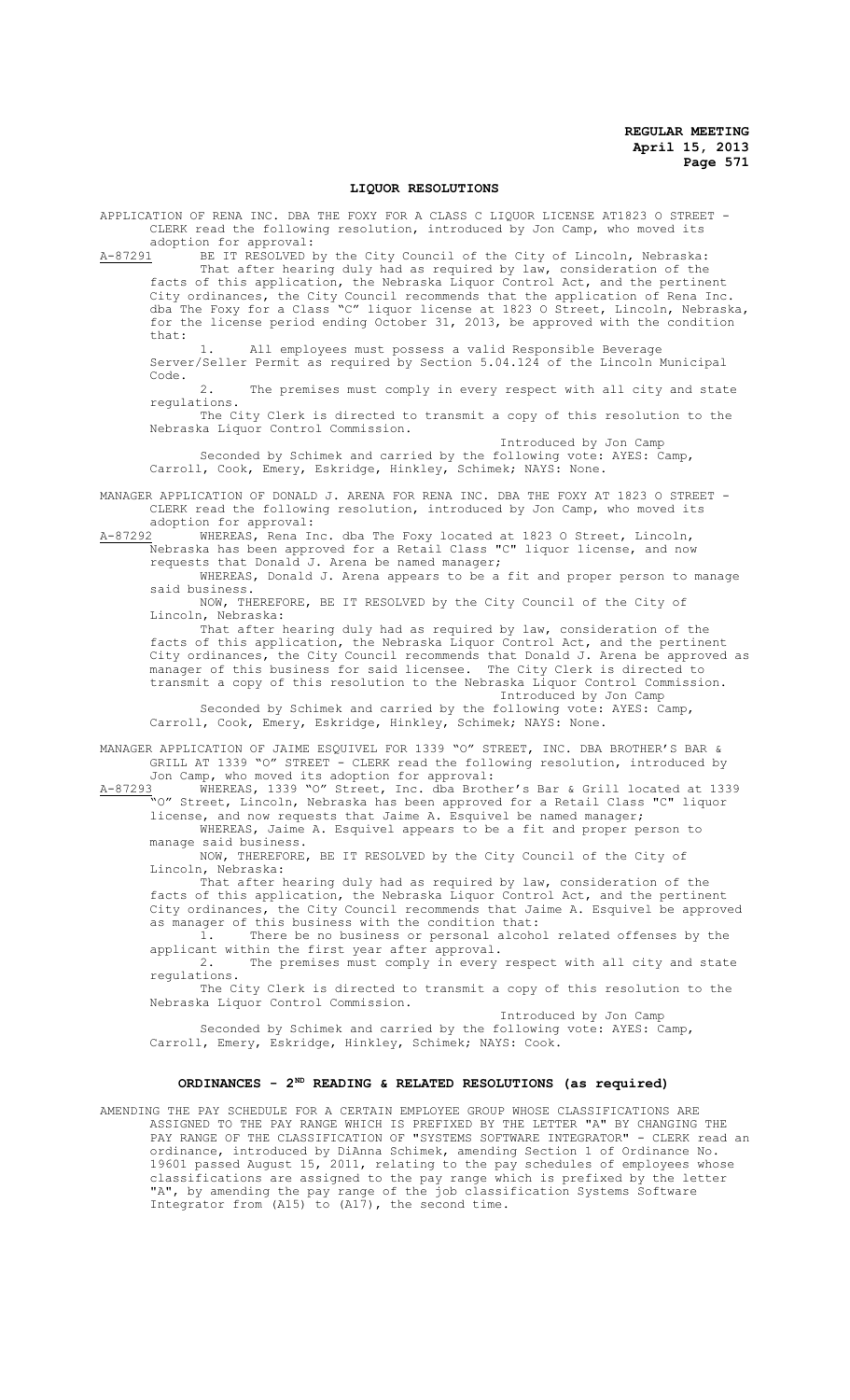### **PUBLIC HEARING - RESOLUTIONS**

ACCEPTING THE REPORT OF NEW AND PENDING CLAIMS AGAINST THE CITY AND APPROVING DISPOSITION OF CLAIMS SET FORTH FOR THE PERIOD OF MARCH 16 - 31, 2013 - PRIOR to

reading:<br>SCHIMEK Mo Moved to amend Bill No. 13R-79 by removing the claim of Nguyen from the list of denied claims for Continued Public Hearing in one week on 04/22/13. Seconded by Carroll and carried by the following vote: AYES: Camp,

Carroll, Cook, Emery, Eskridge, Hinkley, Schimek; NAYS: None.

CLERK Read the following resolution, introduced by DiAnna Schimek, who moved its adoption:

A-87294 BE IT RESOLVED by the City Council of the City of Lincoln, Nebraska: That the claims listed in the attached report, marked as Exhibit "A", dated April 1, 2013, of various new and pending tort claims filed against the City of Lincoln with the Office of the City Attorney or the Office of the City Clerk, as well as claims which have been disposed of, are hereby received as required by Neb. Rev. Stat. § 13-905 (Reissue 1997). The dispositions of claims by the Office of the City Attorney, as shown by the attached report, are hereby approved:

| DENIED CLAIMS          |                                                                       |  | ALLOWED/SETTLED CLAIMS              |  |  |  |    |          |  |
|------------------------|-----------------------------------------------------------------------|--|-------------------------------------|--|--|--|----|----------|--|
| John Baker             | \$245.00                                                              |  | Tracey Contreras                    |  |  |  | Ŝ. | 750.00   |  |
| Black Hills Energy     | 529.46                                                                |  | Marilyn Ward                        |  |  |  |    | 451.61   |  |
| Linh Ba Nicolas Nguyen | $\n  NAS$                                                             |  | Adela Chavira                       |  |  |  |    | 200.00   |  |
| Jean Keister           | 889.50                                                                |  | Adela Chavira                       |  |  |  |    | 19.48    |  |
| Steven Edwards         | 875.26                                                                |  | Steve Sall                          |  |  |  |    | 3,265.98 |  |
| Mach Stevenson         | 557.30                                                                |  | Doug Beran                          |  |  |  |    | 98.08    |  |
| Jeffrey Johnson        | 100.00                                                                |  | Paul Wirthele o/b/o Austin Wirthele |  |  |  |    | 6.000.00 |  |
| Richard Erdley         | 143.68                                                                |  | Paul Smith                          |  |  |  |    | 729.65   |  |
| Julie McPhillips       | 142.09                                                                |  | Sharon Rowan                        |  |  |  |    | 214.94   |  |
| Erica Brooks           | 142.43                                                                |  | Martin Ocegueda                     |  |  |  |    | 1,864.49 |  |
| Tom & Cecilia Dorn     | 267.50                                                                |  | Michael Lee                         |  |  |  |    | 1,356.93 |  |
| Robert Kinsey Jr.      | 192.00                                                                |  | Paul Sukhram                        |  |  |  |    | 97.09    |  |
| David Hansen           | 149.09                                                                |  |                                     |  |  |  |    |          |  |
| CenterPonte, Inc.      | 480.46                                                                |  |                                     |  |  |  |    |          |  |
| Darlene Boukather      | 90.00                                                                 |  |                                     |  |  |  |    |          |  |
| Wes Hehn               | 250.00                                                                |  |                                     |  |  |  |    |          |  |
| Robert L. Hans         | 116.25                                                                |  |                                     |  |  |  |    |          |  |
| Berneeta Waqoner       | 397.88                                                                |  |                                     |  |  |  |    |          |  |
| * No Amount Specified  |                                                                       |  |                                     |  |  |  |    |          |  |
|                        | The City Attorney is hereby directed to mail to the various claimants |  |                                     |  |  |  |    |          |  |
|                        |                                                                       |  |                                     |  |  |  |    |          |  |

listed herein a copy of this resolution which shows the final disposition of their claim.

## Introduced by DiAnna Schimek

Seconded by Camp and carried by the following vote: AYES: Camp, Carroll, Cook, Emery, Eskridge, Hinkley, Schimek; NAYS: None.

APPROVING SUPPLEMENTAL AGREEMENT NO. 1 BETWEEN THE CITY OF LINCOLN AND E&A CONSULTING

GROUP FOR ADDITIONAL DESIGN PHASE SERVICES FOR THE SOUTH 56TH STREET, SHADOW PINES DRIVE TO OLD CHENEY ROAD PROJECT, PROJECT NO. LCLC-5241(5), CONTROL NO. 13141 - CLERK read the following resolution, introduced by DiAnna Schimek, who

moved its adoption:<br>A-87295 BE IT RESOLVE BE IT RESOLVED by the City Council of the City of Lincoln, Nebraska: That the attached Supplemental Agreement No. 1 between the City of Lincoln and E&A Consulting Group for Project No. LCLC-5241(5), Control No. 13141, for additional design phase services for the South 56th Street, Shadow Pines Drive to Old Cheney Road project, in accordance with the terms and conditions contained in said Supplemental Agreement No. 1, is hereby approved and the Mayor is authorized to execute the same on behalf of the City of Lincoln.

The City Clerk is directed to return the executed copies of the Agreement to Kris Humphrey, Engineering Services, Public Works and Utilities Department, for transmittal and execution by the State Department of Roads.

Introduced by DiAnna Schimek

Seconded by Carroll and carried by the following vote: AYES: Camp, Carroll, Cook, Emery, Eskridge, Hinkley, Schimek; NAYS: None.

APPROVING THE CONTRACT FOR CONSTRUCTION DESIGN SERVICES BETWEEN THE CITY OF LINCOLN AND OLSSON ASSOCIATES FOR ENGINEERING AND RELATED PROFESSIONAL SERVICES FOR THE CONSTRUCTION DESIGN OF STORM DRAIN IMPROVEMENTS NEAR 56TH AND COLFAX STREETS - CLERK read the following resolution, introduced by DiAnna Schimek, who moved its adoption:<br>A-87296 BE

BE IT RESOLVED by the City Council of the City of Lincoln, Nebraska: That the attached Contract for Construction Design Services between the City of Lincoln and Olsson Associates for engineering and related professional services for the construction design of storm drain improvements near 56th and Colfax Streets, in accordance with the terms, conditions and assurances contained in said Contract for Construction Design Services is hereby approved and the Mayor is hereby authorized to execute the Contract for Construction Design Services on behalf of the City.

The City Clerk is directed to return an executed copy of the Contract for Construction Design Services to Ed Kouma with Public Works, who will forward the Contract for Construction Design Services to Olsson Associates. Introduced by DiAnna Schimek

Seconded by Carroll and carried by the following vote: AYES: Camp, Carroll, Cook, Emery, Eskridge, Hinkley, Schimek; NAYS: None.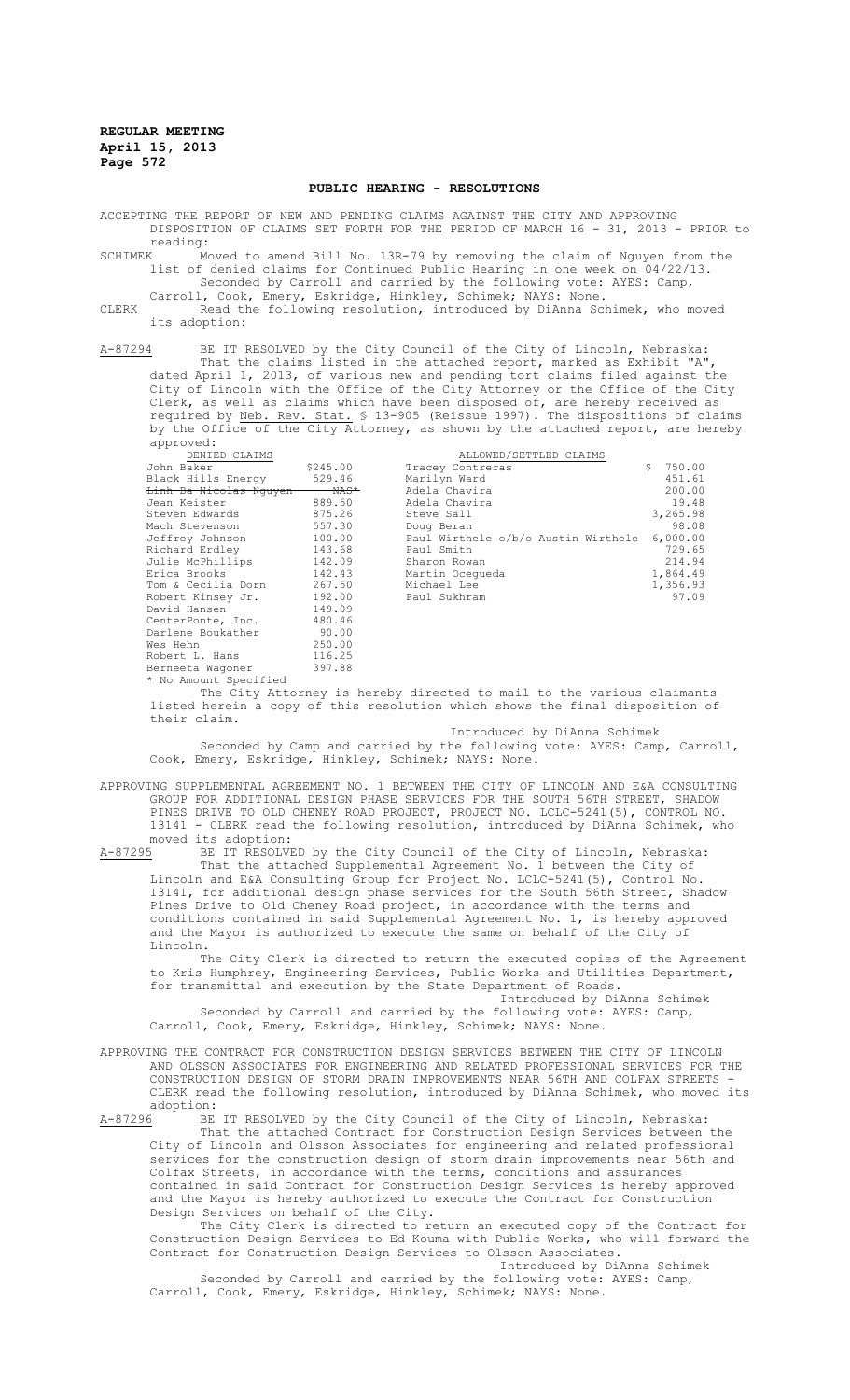## ORDINANCE - 3<sup>RD</sup> READING & RELATED RESOLUTIONS (as required)

APPROVING A CONTRACT BETWEEN THE CITY AND LINCOLN HAYMARKET DEVELOPMENT CORP. TO OPERATE AND REGULATE A SATURDAY PUBLIC MARKET IN THE HAYMARKET AREA, 7TH STREET FROM P TO Q STREETS AND P STREET FROM 7TH TO 8TH STREETS FROM MAY 4, 2013 THROUGH OCTOBER 12, 2013 AND ON 8TH STREET FROM P TO Q STREETS FROM MAY 4, 2013 THROUGH AUGUST 24, 2013 - CLERK read an ordinance, introduced by Lloyd Hinkley, accepting and approving the Contract between the City of Lincoln, Nebraska, a municipal corporation, and the Lincoln Haymarket Development Corporation for establishment and regulation of a Saturday public market in the Haymarket area, 7<sup>th</sup> Street from P to Q Streets and P Street from 7th to 8th Streets, from May 4, 2013 through October 12, 2013, and on 8th Street from P to Q Street from May 4, 2013 through August 24, 2013, and authorizing the Mayor to sign such Contract on behalf of the City, the third time.<br>HINKLEY Moved to pass the ordinance

Moved to pass the ordinance as read.

Seconded by Schimek and carried by the following vote: AYES: Camp, Carroll, Cook, Emery, Eskridge, Hinkley, Schimek; NAYS: None. The ordinance, being numbered **#19866**, is recorded in Ordinance Book #28, Page .

TEXT CHANGE 13003 – AMENDING TITLE 27 OF THE LINCOLN MUNICIPAL CODE RELATING TO ZONING BY AMENDING SECTIONS 27.52.010, 27.52.020, 27.53.010, AND 27.53.020 TO ADOPT THE FLOOD INSURANCE RATE MAP (FIRM) FOR LANCASTER COUNTY NEBRASKA AND INCORPORATED AREAS REVISED APRIL 16, 2013 AND THE FLOOD INSURANCE STUDY (FIS) FOR LANCASTER COUNTY, NEBRASKA AND INCORPORATED AREAS REVISED APRIL 16, 2013, AS REQUIRED BY THE FEDERAL EMERGENCY MANAGEMENT AGENCY. (RELATED ITEMS 13-47, 13-48) - CLERK read an ordinance, introduced by Lloyd Hinkley, amending Title 27 of the Lincoln Municipal Code relating to Zoning by amending Sections 27.52.010, 27.52.020, 27.53.010, and 27.53.020 to adopt the Flood Insurance Rate Map (FIRM) for Lancaster County Nebraska and Incorporated Areas Revised April 16, 2013 and the Flood Insurance Study (FIS) for Lancaster County, Nebraska and Incorporated Areas Revised April 16, 2013, as required by the Federal Emergency Management Agency; and repealing Sections 27.52.010, 27.52.020, 27.53.010, and 27.53.020 of the Lincoln Municipal Code as hitherto existing, the third time.

HINKLEY Moved to pass the ordinance as read.

Seconded by Schimek and carried by the following vote: AYES: Camp, Carroll, Cook, Emery, Eskridge, Hinkley, Schimek; NAYS: None. The ordinance, being numbered **#19867**, is recorded in Ordinance Book #28, Page .

TEXT CHANGE 13004 – AMENDING TITLE 26 OF THE LINCOLN MUNICIPAL CODE RELATING TO LAND SUBDIVISION BY AMENDING SECTIONS 26.24.010 AND 26.25.010 TO ADOPT THE FLOOD INSURANCE RATE MAP (FIRM) FOR LANCASTER COUNTY, NEBRASKA AND INCORPORATED AREAS REVISED APRIL 16, 2013 AND THE FLOOD INSURANCE STUDY FOR LANCASTER COUNTY, NEBRASKA AND INCORPORATED AREAS REVISED APRIL 16, 2013, AS REQUIRED BY THE FEDERAL EMERGENCY MANAGEMENT AGENCY. (RELATED ITEMS 13-47, 13-48) CLERK read an ordinance, introduced by Lloyd Hinkley, amending Title 26 of the Lincoln Municipal Code relating to Land Subdivision by amending Sections 26.24.010 and 26.25.010 to adopt the Flood Insurance Rate Map (FIRM) for Lancaster County, Nebraska and Incorporated Areas Revised April 16, 2013 and the Flood Insurance Study for Lancaster County, Nebraska and Incorporated Areas Revised April 16, 2013, as required by the Federal Emergency Management Agency; and repealing Sections 26.24.010 and 26.25.010 of the Lincoln Municipal Code as hitherto existing, the third time.<br>HINKLEY Moved to pass the

Moved to pass the ordinance as read.

Seconded by Schimek and carried by the following vote: AYES: Camp, Carroll, Cook, Emery, Eskridge, Hinkley, Schimek; NAYS: None. The ordinance, being numbered **#19868**, is recorded in Ordinance Book #28, Page .

CHANGE OF ZONE 12028 – APPLICATION OF PARK RIDGE APARTMENTS TOO, LLC FOR A CHANGE OF ZONE FROM R-2 RESIDENTIAL DISTRICT TO R-4 RESIDENTIAL DISTRICT ON PROPERTY GENERALLY LOCATED AT WEST C STREET AND SOUTH FOLSOM STREET - CLERK read an ordinance, introduced by Lloyd Hinkley, amending the Lincoln Zoning District Maps adopted by reference and made a part of Title 27 of the Lincoln Municipal Code, pursuant to Section 27.05.020 of the Lincoln Municipal Code, by changing the boundaries of the districts established and shown thereon, the third time.<br>HINKLEY Moved to pass the ordinance as read.

Moved to pass the ordinance as read. Seconded by Schimek and carried by the following vote: AYES: Camp, Carroll, Cook, Emery, Eskridge, Hinkley, Schimek; NAYS: None. The ordinance, being numbered **#19869**, is recorded in Ordinance Book #28, Page .

CHANGE OF ZONE 13004 – APPLICATION OF TDP PHASE ONE, LLC FOR A CHANGE OF ZONE FROM B-4 LINCOLN CENTER BUSINESS DISTRICT TO B-4 LINCOLN CENTER BUSINESS DISTRICT WITH A SPECIAL SIGN DISTRICT DESIGNATION KNOWN AS "THE RAILYARD SPECIAL SIGN DISTRICT" ON PROPERTY GENERALLY LOCATED AT NORTH 7TH STREET AND Q STREET - CLERK read an ordinance, introduced by Lloyd Hinkley, designating certain property bounded by N. 7th Street on the east, R Street on the north, Canopy Street on the west and Q Street on the south (known as the "Railyard"), as a Special Sign District in accordance with the provisions of Section 27.69.300 of the Lincoln Municipal Code and adopting special criteria for signs in said district, the third time.<br>HINKLEY Moved to pass the ordinance as read. Moved to pass the ordinance as read.

Seconded by Carroll and carried by the following vote: AYES: Camp, Carroll, Cook, Emery, Eskridge, Hinkley, Schimek; NAYS: None. The ordinance, being numbered **#19870**, is recorded in Ordinance Book #28, Page .